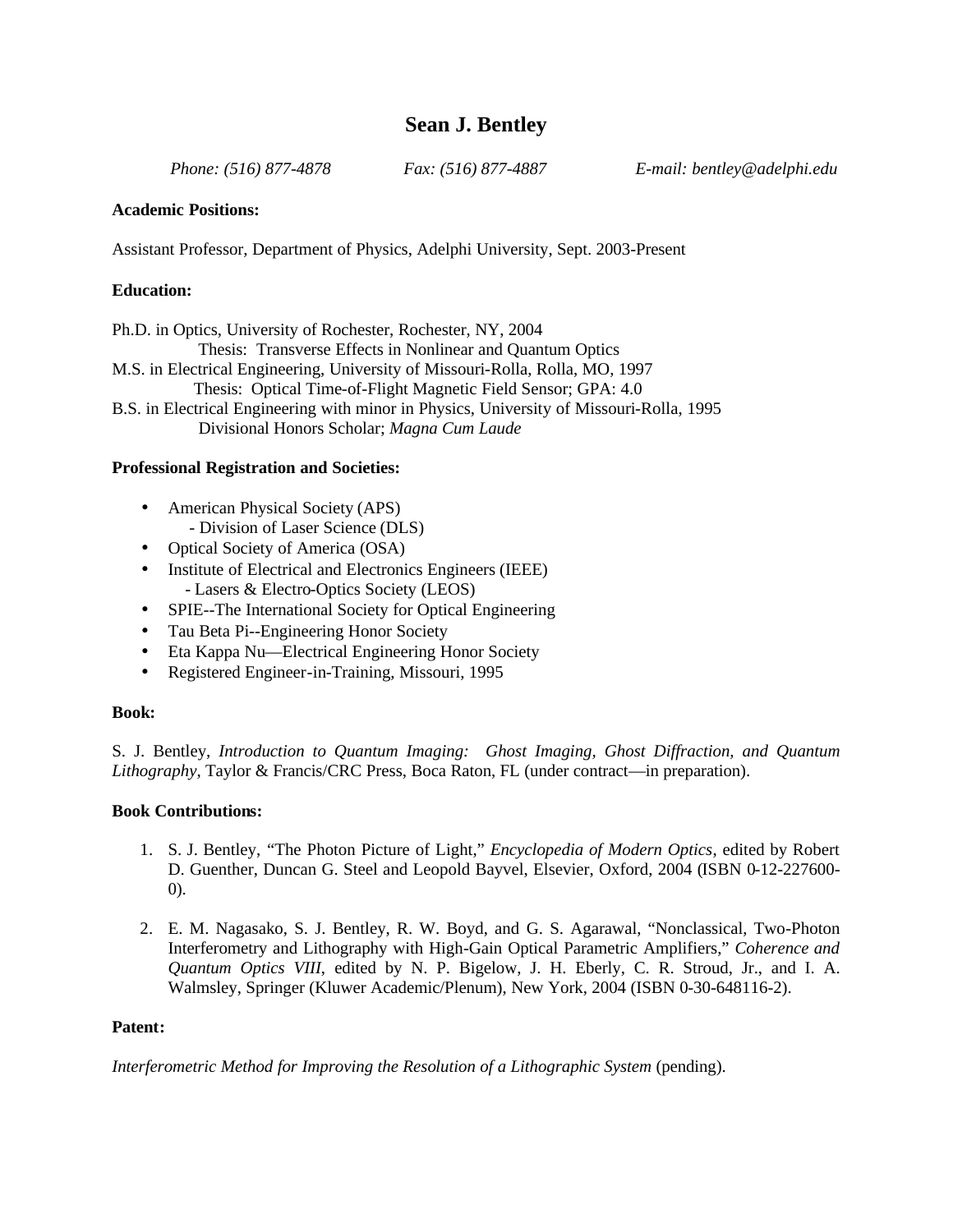#### **Published Articles (peer reviewed):**

- 1. S. J. Bentley, C. Malagon, C. V. Anderson, and G. Kaushik, "Fundamental test of complementarity using position-momentum entangled photons," (in preparation).
- 2. S. J. Bentley, "Nonlinear interferometric lithography for arbitrary two-dimensional patterns," Journal of Micro/Nanolithography, MEMS, and MOEMS (JM3) **7,** 013004 (2008).
- 3. S. J. Bentley, C. V. Anderson, and J. P. Dooher, "Three-photon absorption for nanosecond excitation in cadmium selenide quantum dots," Optical Engineering **46,** 128003 (2007).
- 4. S. J. Bentley, J. E. Heebner, and R. W. Boyd, "Transverse instabilities and pattern formation in two-beam-excited nonlinear optical interactions in liquids," Optics Letters **31**, 951 (2006).
- 5. R. W. Boyd and S. J. Bentley, "Recent progress in quantum and nonlinear optical lithography," Journal of Modern Optics **53**, 713 (2006).
- 6. S. J. Bentley and R. W. Boyd, "Nonlinear optical lithography for ultra-high sub-Rayleigh resolution," Optics Express **12**, 5735 (2004).
- 7. R. W. Boyd, R. S. Bennink, S. J. Bentley, and J. C. Howell, "Image formation using quantumentangled photons," Optics & Photonics News, *Optics in 2004* Special December Issue, 39  $(2004).$
- 8. J. C. Howell, R. S. Bennink, S. J. Bentley, and R. W. Boyd, "Realization of the Einstein-Podolsky-Rosen paradox using momentum- and position-entangled photons from spontaneous parametric down conversion," Physical Review Letters **92**, 210403 (2004).
- 9. R. S. Bennink, S. J. Bentley, R. W. Boyd, and J. C. Howell, "Quantum and classical coincidence imaging," Physical Review Letters **92**, 033601 (2004).
- 10. R. S. Bennink, S. J. Bentley, and R. W. Boyd, "'Two-photon' coincidence imaging with a classical source," Physical Review Letters **89**, 113601 (2002).
- 11. E. M. Nagasako, S. J. Bentley, R. W. Boyd, and G. S. Agarwal, "Parametric downconversion vs. optical parametric amplification: A comparison of their quantum statistics," Journal of Modern Optics **49**, 529 (2002).
- 12. E. M. Nagasako, S. J. Bentley, R. W. Boyd, and G. S. Agarwal, "Nonclassical two-photon interferometry and lithography with high-gain optical parametric amplifiers", Physical Review A **64**, 043802 (2001).
- 13. S. J. Bentley, R. W. Boyd, W. E. Butler, and A. C. Melissinos, "Spatial patterns induced in a laser beam by thermal nonlinearities," Optics Letters **26**, 1084 (2001).
- 14. G. S. Agarwal, R. W. Boyd, E. M. Nagasako, and S. J. Bentley, Physical Review Letters **86**, 1389 (2001) [comment].
- 15. S. J. Bentley, R. W. Boyd, W. E. Butler, and A. C. Melissinos, "Measurement of the thermal contribution to the nonlinear refractive index of air at 1064 nm," Optics Letters **25**, 1192 (2000).

# **Professional Presentations:**

- 1. S. J. Bentley, "Arbitrary 2-D pattern formation beyond the Rayleigh limit," Optical Society of America 91<sup>st</sup> Annual Meeting, San Jose, CA, September 2007.
- 2. S. J. Bentley, "Testing complementarity with quantum entangled photons," Optical Society of America 90<sup>th</sup> Annual Meeting, Rochester, NY, October 2006.
- 3. R. Hixon, S. E. Watkins, S. J. Bentley, and M. A. Huggans, "Student robotics competition using Robolab and Lego Bricks," Proceedings of the 2006 ASEE Midwest Section Annual Conference, 13-15 September 2006, Kansas City, MO.
- 4. S. J. Bentley, C. V. Anderson, and J. P. Dooher, "Three-photon absorption in cadmium selenide quantum dots," Conference on Lasers and Electro-Optics (CLEO), Long Beach, CA, May 2006, CWA6.
- 5. S. J. Bentley, C. V. Anderson, and J. P. Dooher, "Third-order nonlinearities of CdSe quantum dots," Optical Society of America 89<sup>th</sup> Annual Meeting, Tucson, AZ, October 2005.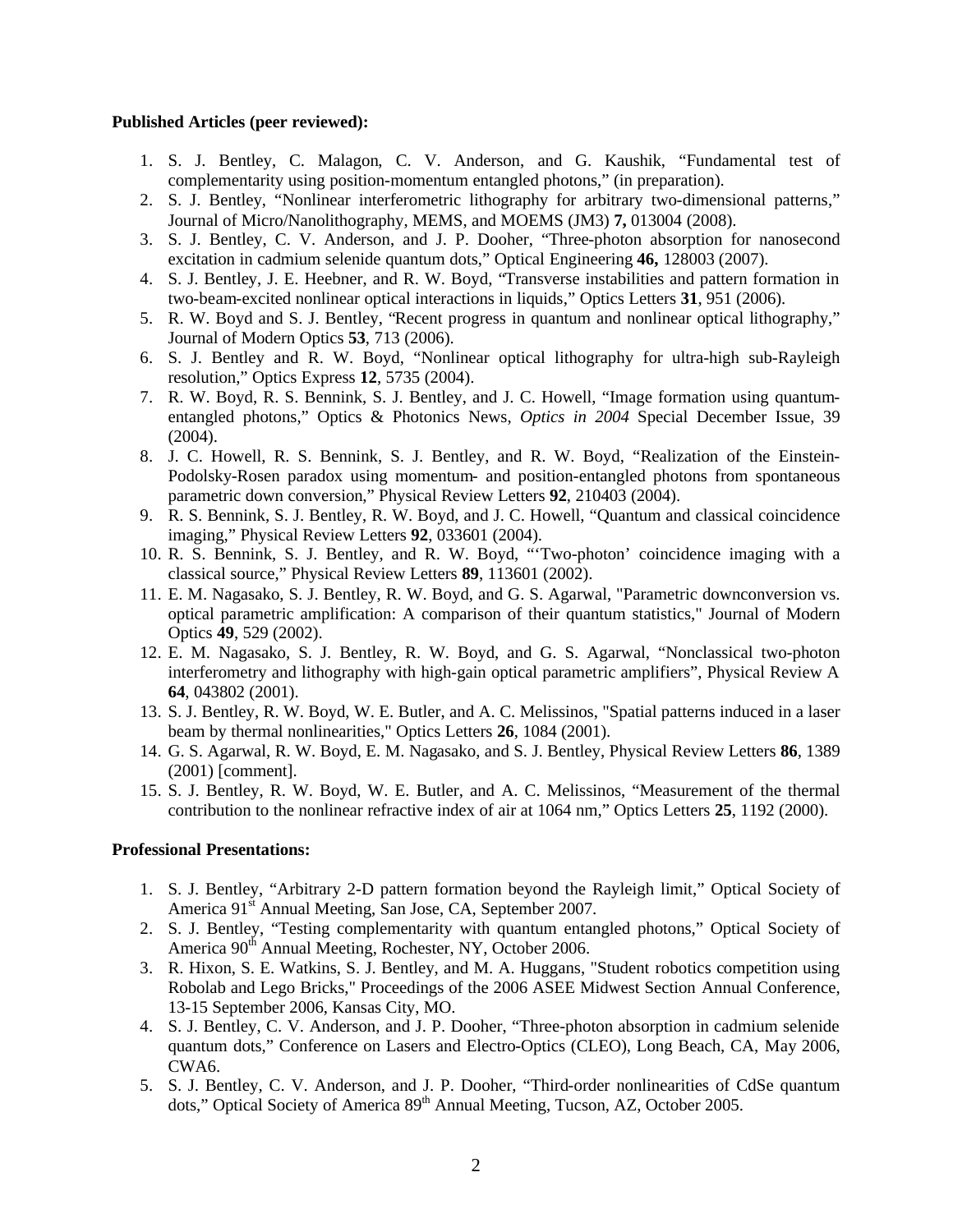- 6. R. W. Boyd, R. S. Bennink, S. J. Bentley, M. N. O'Sullivan-Hale, I. Ali Khan, and J. C. Howell, "Progress in quantum lithography and ghost imaging," The Physics of Quantum Electronics XXXV, Snowbird, Utah, January 2-6, 2005. (Invited Talk)
- 7. R. W. Boyd, R. S. Bennink, S. J. Bentley, M. N. O'Sullivan-Hale, I. Ali Khan, and J. C. Howell, "Image formation using quantum-entangled photons," Imaging at the Limits, Cargese, Corsica, France, September 5-11, 2004. (Invited Talk)
- 8. R. W. Boyd, R. S. Bennink, S. J. Bentley, M. N. O'Sullivan-Hale, I. Ali Khan, and J. C. Howell, "Image formation using quantum-entangled photons," International Quantum Electronics Conference, San Francisco, CA, May 16-20, 2004.
- 9. S. J. Bentley and R. W. Boyd, "Coherent control of four-wave mixing gain," Laser Science XIX, Tucson, AZ, October 2003.
- 10. M. S. Bigelow, S. J. Bentley, A. M. Marino, and R. W. Boyd, "Polarization properties of photons generated by two-beam excited conical emission**,"** Laser Science XIX, Tucson, AZ, October 2003.
- 11. S. J. Bentley and R. W. Boyd, "Super-resolution by nonlinear optical lithography," Conference on Lasers and Electro-Optics (CLEO), Baltimore, MD, June 2003, CMH4.
- 12. R. S. Bennink, S. J. Bentley, R. W. Boyd, and J. C. Howell, "Quantum and classical aspects of coincidence imaging," Quantum Electronics and Laser Science Conference (QELS), June 1-6, 2003, QMH2.
- 13. S. J. Bentley, J. E. Heebner, and R. W. Boyd, "High-order spatial modulation instability," Optical Society of America 86<sup>th</sup> Annual Meeting, Orlando, FL, October 2002.
- 14. S. J. Bentley and R. W. Boyd, "Reducing the effect of laser beam filamentation," OPTO-Canada, Ottawa, Canada, May 2002.
- 15. E. M. Nagasako, S. J. Bentley, R. W. Boyd, and G. S. Agarawal, "Nonclassical, two-photon interferometry and lithography with high-gain optical parametric amplifiers," Eighth Rochester Conference on Coherence and Quantum Optics, Rochester, NY, June 13-16, 2001.
- 16. S. J. Bentley, R. W. Boyd, E. M. Nagasako, and G. S. Agarwal, "Quantum entanglement for optical lithography and microscopy beyond the Rayleigh limit," Quantum Electronics and Laser Science Conference (QELS), May 6-11, 2001, QTuD2.
- 17. S. J. Bentley, R. W. Boyd, W. E. Butler, and A. C. Melissinos, "Thermal nonlinearities and pattern formation in high-finesse Fabry-Perot cavities," Optical Society of America 84<sup>th</sup> Annual Meeting, Providence, RI, October 2000.
- 18. S. J. Bentley, R. W. Boyd, W. E. Butler, and A. C. Melissinos, "Measurement of the thermal refractive index of air at 1.064 microns using a cw laser," Nonlinear Optics: Materials, Fundamentals, and Applications, 391-393 (2000).
- 19. S. J. Bentley and S. E. Watkins, "Simulation of a coherent heterodyne array imaging system," Optical Society of 80<sup>th</sup> America Annual Meeting, Rochester, NY, October 1996.
- 20. S. E. Watkins, R. Gopisetty, S. J. Bentley, and R. A. Anderson, "Target velocity measurements from speckled images," Image Reconstruction and Restoration, Proc. SPIE 2302, 26-35 (1994).

#### **Grant Proposals Submitted:**

- 1. *Science and Math Applied Real-problem Teaching (SMART)*, \$300,000, National Science Foundation (to be submitted).
- 2. *CAREER: Optical Nonlinearities of Semiconductor Nanoparticle/Polymer Composites*, \$530,231, National Science Foundation.
- 3. *RUI: Quantification of Nonlocality by Conditioned Positive-Operator-Valued Measurements*, \$234,861, National Science Foundation (Co-PI).
- 4. *CAREER: Optical Nonlinearities of Quantum Dot-Based Composites: From Fundamental Quantum Mechanics to Applications in Ultra-high Resolution Lithography*, \$414,596, National Science Foundation.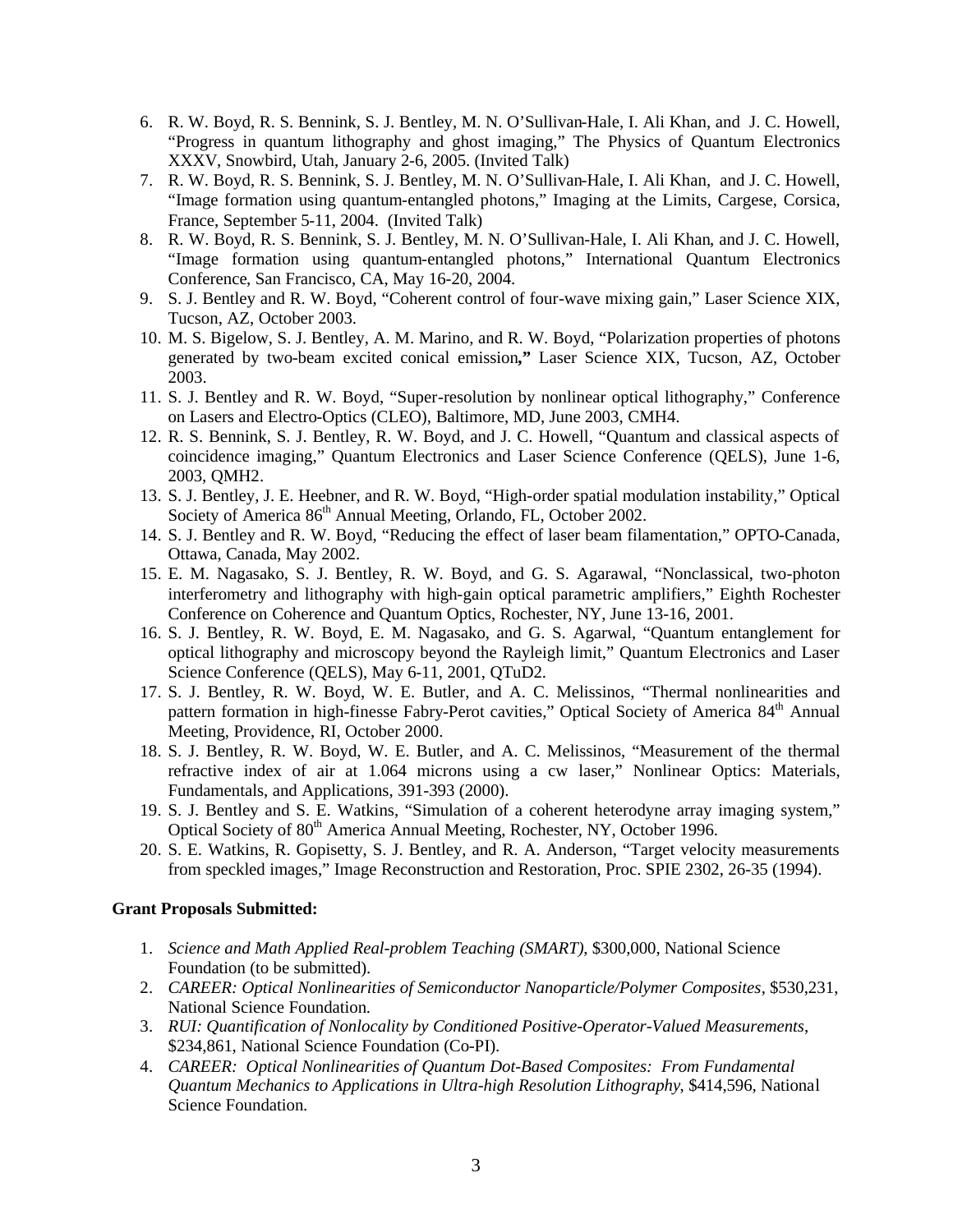- 5. *Implementation of Positive Operator-Valued Measurements on Photon Polarization States,*  \$331,876, National Science Foundation (Co-PI).
- 6. *Nonlinear and Quantum Optical Properties of Quantum Dots for Generation of New Sources of Quantum States of Light,* \$31,146, Research Corporation Cottrell College Science Award (**awarded**).
- 7. *Precollege Outreach in GLOBECOM 2005*, \$5,500 of \$28,000 total for program, National Science Foundation (Sub-Contract as Pre-college Program Administrator; **awarded**).
- 8. *Fundamental Analysis of Quantum Microdots for Potential Applications*, \$4,900, Adelphi University, 2005 President's Faculty Development Award. (Co-Investigator; **awarded**)
- 9. *Collaborative Research for Quantum Optics Teaching Laboratory--Preparation for the Age of Quantum Information*, multi-university proposal with \$15,000 dedicated to Adelphi University, National Science Foundation.
- 10. *Exploring the Quantum-Classical Boundary: Undergraduate Research in Classical and Quantum Teleportation*, \$29,776, Research Corporation Cottrell College Science Award.
- 11. *Exploring the Quantum-Classical Boundary: Undergraduate Research in Classical and Quantum Teleportation*, \$4,500, Adelphi University, 2004 President's Faculty Development Award. **(awarded)**

# **Service & Professional Activities:**

- Faculty Advisor, Adelphi Physics Club (2003-Present) -Named an *Outstanding Chapter* of the Society of Physics Students (2005-06 & 2006-07)
- Organizing Committee Member, Adelphi Research Conference (2004-present); Co-Chair (Fall 2006-present)
- Science Instructor for summer middle school outreach through Groundworks (a youth support organization in Brooklyn, NY—Summer 2006 and 2007)
- College of Arts & Sciences Academic Affairs Committee Member (2007-Present)
- Pre-Medical Council Member (2006-Present)
- Intellectual Property Committee (2006-Present)
- NSF TOP Physics Mentor (2007-Present)
- Advisory Committee Member for University of Missouri-Rolla Electrical Engineering Reaccreditation (2007)
- Student & Pre-College Activities Chair, GLOBECOM 2005 (international conference of Communications Society of IEEE)
- Organized outreach to secondary school science class (2005-present)
- Junior Science & Humanities Symposium, LI Regional Reader & Judge (04, 05, 06, 07, 08)
- Rohm and Haas Electronic Materials Invitational Science Fair Judge (2006)
- Guided two Oceanside High School students in research projects (2005-06)
- Faculty Senate, Physics Departmental Representative (Spring 2004)
- Admissions & Retention Committee Member (Spring 2004)
- Authored primary proposal to reinitiate M.S. program in physics
- Rubrics committee member (2006)
- Reviewer for *Physical Review Letters* (a journal of the APS)
- Reviewer for *Physical Review A* (a journal of the APS)
- Reviewer for *Optics Express* (a journal of the OSA)
- Reviewer for *Journal of the Optical Society of America A*
- Reviewer for *IEEE Transactions on Education*
- Reviewer for *Applied Optics* (a journal of the OSA)
- Various recruitment & promotional activities: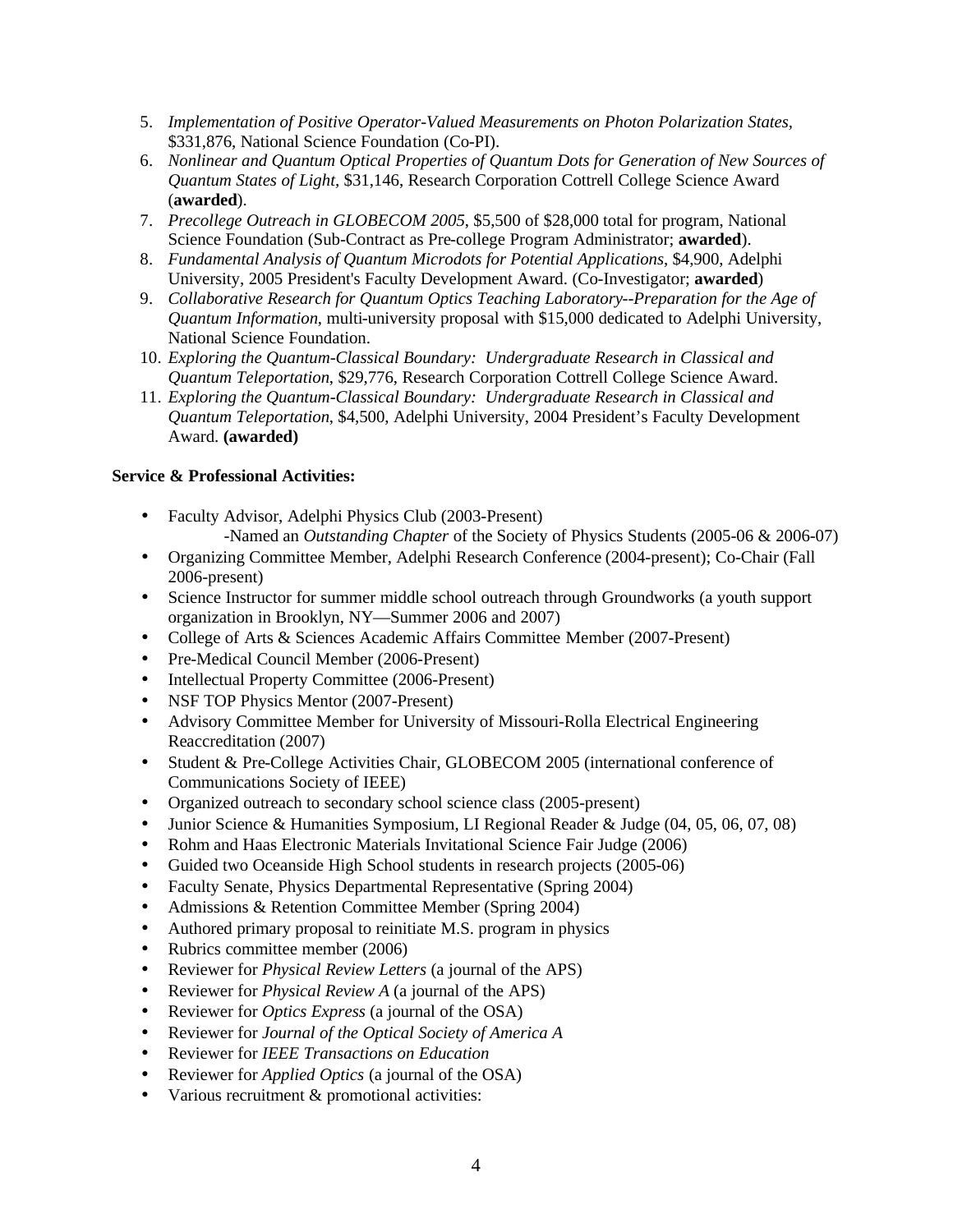Update and development of departmental website; assistance in creation of departmental flyer and brochure; participation in university & departmental open houses and accepted student days.

# **Previous Experience:**

- Graduate Research Assistant, August 1999-August 2003, University of Rochester, Rochester, NY
- Graduate Teaching Assistant, August 1998-May 1999, University of Rochester
- Graduate Teaching Assistant, August 1995-July 1997, University of Missouri-Rolla, Rolla, MO; taught EE 282—Circuits and Machines and seven sections of EE 220--Electronic Circuits Lab
- Graduate Research Assistant, Summer 1995 and Spring 1996, University of Missouri-Rolla
- Student Grader, August 1994-May 1995, University of Missouri-Rolla
- EXCEL Facilitator—Calculus I & II, August 1993-December 1994, University of Missouri-Rolla
- Electrical Engineering Departmental Aid, Summer 1994, University of Missouri-Rolla
- Engineering Intern, Summer 1993, Chillicothe Municipal Utilities, Chillicothe, MO

#### **Honors & Awards:**

- Chancellor's Fellow, 1995-1997
- IEEE Region 5 Paper Contest--Third Place, 1995
- IEEE UMR Student Branch Outstanding Member, 1994-1995
- Chancellor's Scholar, 1991-1995
- Curator's Scholar, 1991-1995
- Miner's Scholar, 1991-1995
- National Merit Scholar, 1991

# **Student Research Advised:**

- Charles Anderson (Spring 05-Summer 06)—B.S. Physics & Philosophy 2006; researched nonlinearities of quantum dots
	- Now in the Optics M.S. program at the University of Rochester

- **Awarded 1 st place student presentation at the New York State Section of the American Physical Society Fall 2005 Symposium**

- **Co-author on paper published in Optical Engineering** (see publications section above)
- Co-author on presentation at QELS 2006 (see presentations section above)
- Presented at the 2005 Annual Meeting of the Optical Society of America in Tucson, AZ
- Presented at the March Meeting of the American Physical Society in Baltimore, MD
- Presented at the 20<sup>th</sup> National Conference on Undergraduate Research in Asheville, NC
- Awarded 1<sup>st</sup> Place Science Talk at the 3<sup>rd</sup> Annual Adelphi University Research Conference

Camilo Malagon (Fall 04-continuing)—B.S. Physics 2007

- Completed his Honor's Thesis on complementarity with quantum entangled photons

- Will be co-author on journal submission involving thesis project
- Awarded 1<sup>st</sup> Place Science Talk at the 4<sup>th</sup> Annual Adelphi University Research Conference
- Will begin the Ph.D. program in Physics at Stony Brook University starting Fall 08

Kaitlin O'Neill (Spring 07-continuing)—Junior in Physics; researching quantum entanglement - Presented at the 1<sup>st</sup> Commission on Independent Colleges and Universities Undergraduate

Research Exposition in Albany, NY

- Will present at the 22<sup>nd</sup> National Conference on Undergraduate Research in Salisbury, MD
- $-$  Will present at the  $5<sup>th</sup>$  Annual Adelphi University Research Conference

Deanna Nohs (Spring 04-Spring 05)—B.S. Physics 2005; researched quantum entanglement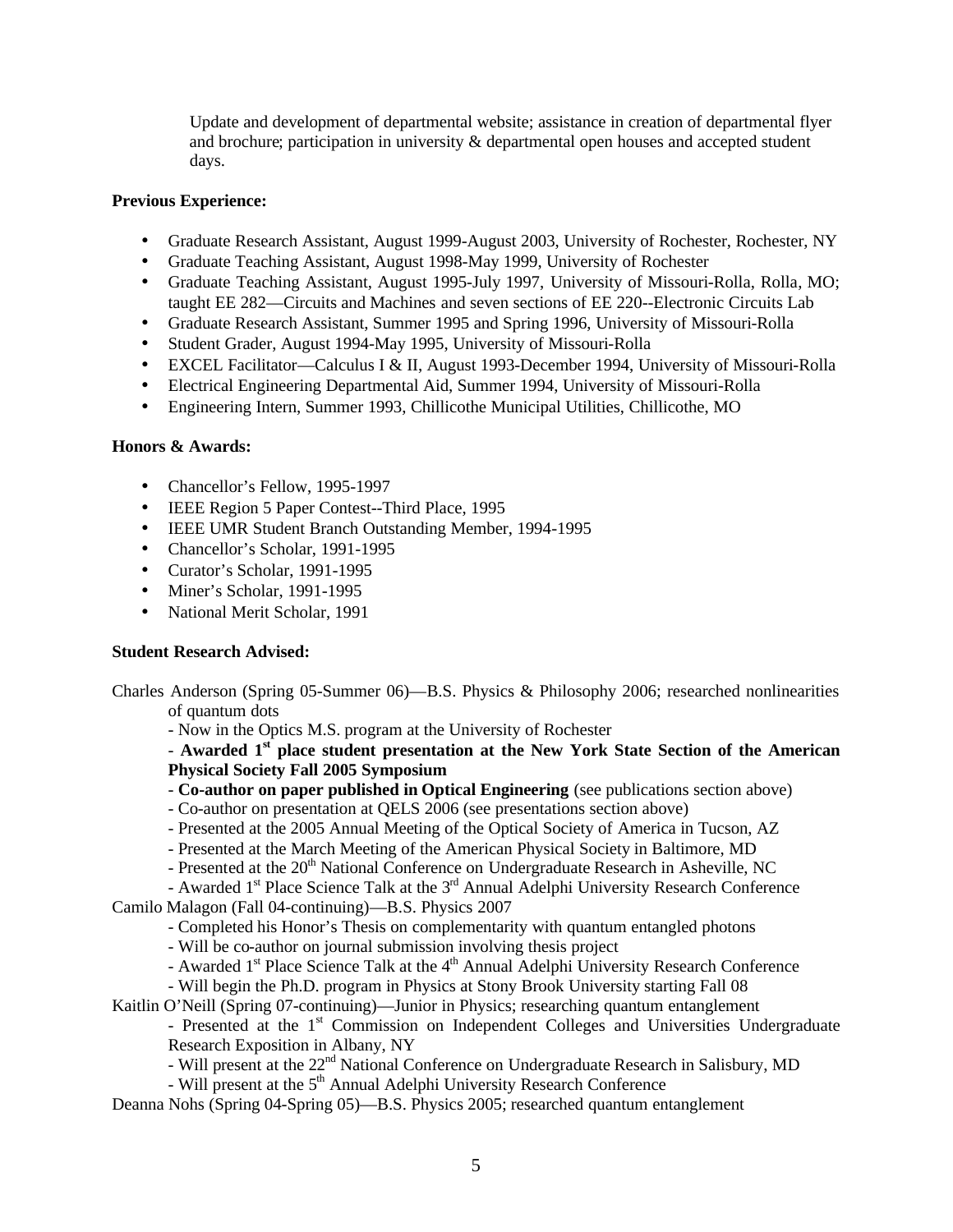- Currently employed as an environmental engineer

- Presented at the 19<sup>th</sup> National Conference on Undergraduate Research in Lexington, VA

-Awarded 1<sup>st</sup> Place Science Poster at the 2<sup>nd</sup> Annual Adelphi Undergraduate Research Conference Gaurav Kaushik (Spring 05-continuing)—Junior in Physics

- Currently performing Honor's Thesis research on quantum entanglement

- Will begin the engineering program at Columbia University, Fall 07

Alexandre Manov (Fall 03-Spring 05)—B.S. Physics & Math 2005; researched quantum entanglement

- Went to applied physics Ph.D. program at Columbia University

- Presented at the 1<sup>st</sup> Annual Adelphi Undergraduate Research Conference
- Hoda Rifai (Spring 07)—Junior in Physics; researching nonlinear optics
	- Will begin the engineering program at Columbia University, Fall 07

- Presented at the 4<sup>th</sup> Annual Adelphi University Research Conference

George Harrison (Spring 07)—Senior in Physics; researching nonlinear optics

- Will begin the engineering program at Columbia University, Fall 07

- Presented at the  $4<sup>th</sup>$  Annual Adelphi University Research Conference
- Yusuf Yusufov (Summer 07-continuing)—Sophomore in Physics
- Earland Pete (Spring 07)—Junior in Physics; researching nonlinear optics

 $-$  Presented at the  $4<sup>th</sup>$  Annual Adelphi University Research Conference

Haralampos (Bob) Psaradellis (Summer 05)—B.S. Physics 2005; researched electronics for low noise twin optical detectors.

- Currently pursuing electrical engineering degree at Columbia University

Faith Barclay (Spring 04-Summer 04)—B.S. Physics 2004; researched quantum entanglement

- Completed engineering degree at Columbia University

Dulce Andrade (Spring 04)—B.S. Physics 2004; researched quantum entanglement - Completed engineering degree at Columbia University

Charles DiGennaro (Fall 03-Summer 04)—B.S. Physics 2005; researched quantum entanglement

Bryan Mytko (Spring 05)—B.S. Physics 2005; researched quantum dots

Vismay Shah (Fall 05-Spring 06)—Researched quantum dots

# **Courses Taught at Adelphi:**

• Physics 111--College Physics I: Lecture—Summer 04, 05, 06, 07

Lab—Fall 03 (2 sections); Summer 04, 05, 06, 07

• Physics 112—College Physics II: Lecture—Summer 04, 05

# Lab— Summer 04, 05, Spring 06, 07

• Physics 113—Physics for Science Majors I: Lecture—Summer 05, 07

Lab—Summer 04, 05, Fall 05, Summer 06, 07

• Physics 114—Physics for Science Majors II: Lecture —Summer 05

# Lab—Summer 04, 05; Spring 07

• Physics 211—Introduction to Mathematical Methods in Physics—Fall 03, 04, 05, 06, 07

• Physics 216—Modern Physics—Summer 04

- Physics 243—Analog Circuits: Lecture and Lab—Fall 04, 06, 07
- Physics 244—Digital Circuits: Lecture and Lab—Spring 04, 05, 06, 07, 08
- Physics 301—Mathematical Methods in Physics—Spring 05, 06, 07, 08
- Physics 322—Advanced Physics Laboratory: Lecture—Spring 07
	- Laboratory—Spring 04, 07
- Physics 390—Special Topics: Quantum Mechanics II—Spring 06
- Physics 428—Quantum Mechanics—Fall 05, 06
- Physics 490—Independent Study: